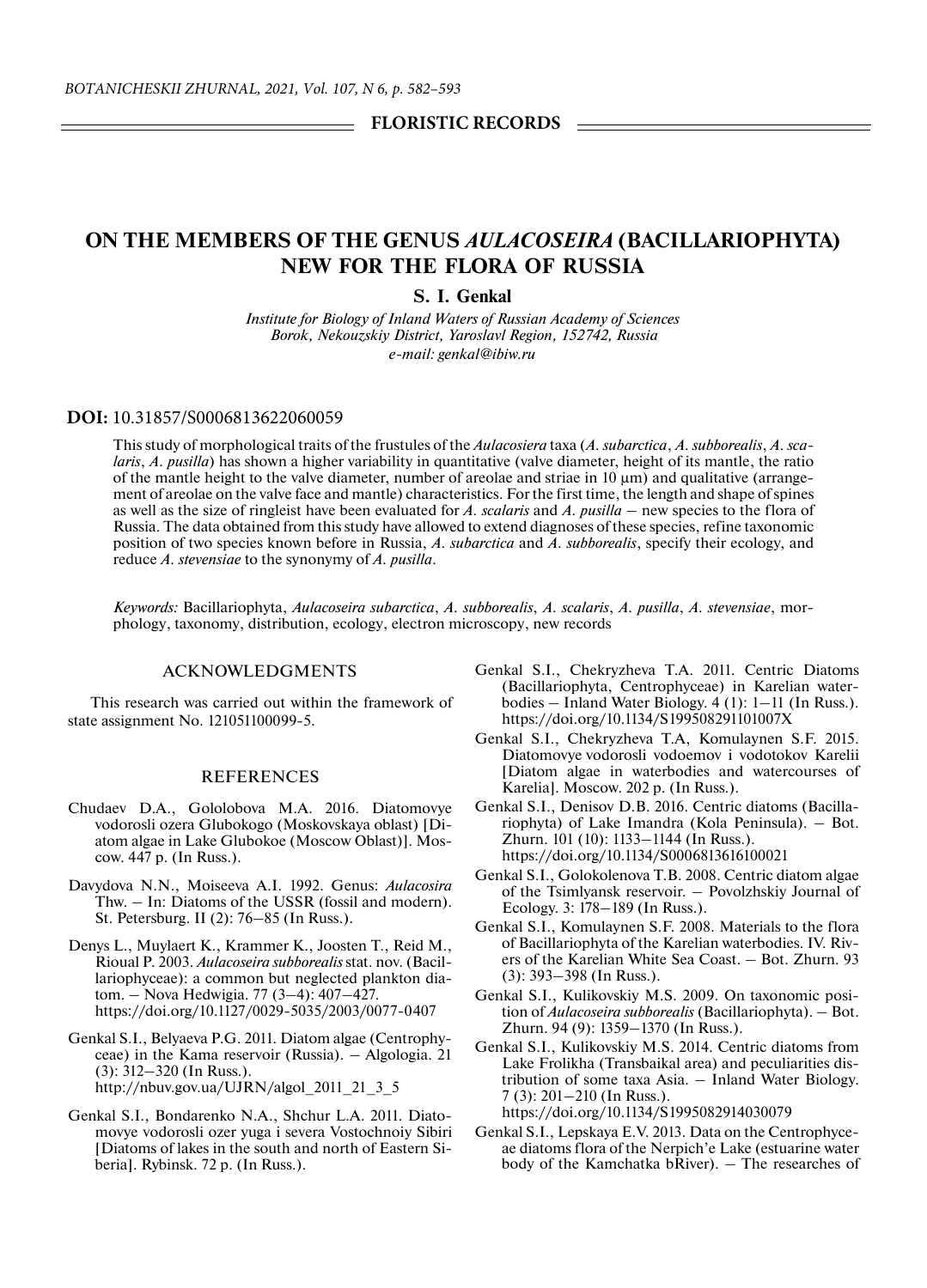the aquatic biological resources of Kamchatka and the north-west part of the Pacific Ocean. 31: 62–73 (In Russ.).

- Genkal S.I., Mikheyeva T.M., Kulikovskyi M.S., Lukyanova Ye.V. 2010. Diatom algae (Bacillariophyta) of the Svisloch river (Belorussia). Report 1. Centrophyceae. – Hydrobiological Journal. 46 (1): 21–36 (In Russ.). http://dspace.nbuv.gov.ua/handle/123456789/65552
- Genkal S.I., Okhapkin A.G. 2013. Centric diatoms (Centrophyceae) of the lower reaches of the river. Oki (Russian Federation). – Hydrobiological Journal. 49 (1): 44–61 (In Russ.). http://dspace.nbuv.gov.ua/handle/123456789/122770
- Genkal S.I., Okhapkin A.G. 2015. Plankton Centrophyceae (Bacillariophyta) of the Klyaz'ma River (Russion Federation). – Hydrobiological Journal. 52 (2): 35–48 (In Russ.).

http://dspace.nbuv.gov.ua/handle/123456789/152038

- Genkal S.I., Popovskaya G.I. 2003. Centric diatoms of the Selenginskoye shoal of Lake Baikal. – Biology of Inland Water. 2: 9–14 (In Russ.).
- Genkal S.I., Popovskaya G.I. 2008. Centric diatom algae of the Selenga River and its Delta Tributaries. – Biology of Inland Waters. 2: 19–27 (In Russ.).
- Genkal S.I., Romanov R.E. 2012. Centric Diatoms (Centrophyceae, Bacillariophyta) in watercourses and bodies of water in sontheast of West Siberian Plain and Polar Ural. – Contemporary Problems of Ecology. 5 (4): 399–412 (In Russ.).
- Genkal S.I., Terenko L.M., Nesterova D.A. 2009. New data on flora of Centrophyceae in the Danube area of the Black See. – Hydrobiologia. 45 (4): 52–72 (In Russ.). http://nbuv.gov.ua/UJRN/gbj\_2014\_50\_2\_5
- Genkal S.I., Trifonova I.S. 2001. Some new and rare species of centric diatoms in waterbodies of the North-Western Russia and Baltics. – Biology of Inland Water. 3: 11–19 (In Russ.).
- Genkal S.I., Trifonova I.S. 2006. Bacillariophyta of minor tributaries of Ladoga Lake. 1. Centrophyceae. – Bot. Zhurn. 91 (4): 533–538 (In Russ.).
- Genkal S.I., Trifonova I.S. 2006. Materials on the flora of Bacillariophyta of the Narva river and Narva reservoir (North-Western Russia). 1. Centrophyceae. – Bot. Zhurn. 91 (5): 693–697 (In Russ.).
- Genkal S.I., Trifonova I.S. 2009. Diatomovye vodorosli planktona Ladozhskogo ozera i vodoemov ego basseina [Diatom algae of the plankton of Lake Ladoga and water-bodies of its basin. Rybinsk. 72 p. (In Russ.).
- Genkal S.I., Trifonova I.S. 2011. Centric diatoms (Centrophyceae, Bacillariophyta) in plankton of the Neva Bay of the Gulf of Finland. – Algologia. 21 (1): 106–110 (In Russ.). http://dspace.nbuv.gov.ua/handle/123456789/64155
- Genkal S.I., Yarushina M.I. 2002. Маterials to the flora of centric (Centrophyceae) diatoms in water bodies of the Middle Urals. – Biology of Inland Waters. 2: 27–32 (In Russ.).
- Genkal S.I., Yarushina M.I. 2018. Diatomovye vodorosli slabo izuchennykh vodnykh ekosistem Krainego Severa Zapadnoy Sibiri [Diatom algae of poorly studied aquatic ecosystem in the Far North of Western Siberia]. Мoscow. 212 p. (In Russ.).
- Gibson C.E., Anderson N.J., Haworth E.Y. 2003. *Aulacoseira subarctica*: taxonomy, physiology, ecology and palaeoecology. – Eur. J. Phycol. 38: 83–101. https://doi.org/10.1080/0967026031000094102
- Haworth E.Y. 1988. Distribution of diatom taxa of the old genus *Melosira* (now mainly *Aulacoseira*) in Cumbrian waters. – In: Algae and the aquatic enviroment. Bristol. P. 138–167.
- Houk V. 2003. Atlas of freshwater centric diatoms with a brief key and descriptions.Part I. Melosiraceae, Orthoseraceae, Paraliaceae and Aulacoseiraceae. – Czech Phycology Supplement 1: 1–27.
- Houk V., Klee R., Passauer U. 2007. Observations on taxa of *Melosira* sensu lato among the slides from the Grunow diatom collection in Vienna (Austria). Part 1. – Diatom Research. 22(1): 57–80. https://doi.org/10.1080/0269249X.2007.9705695
- Houk V., Klee R., Tanaka H. 2017. Atlas of freshwater centric diatoms with a brief key and descriptions. Second emended edition of Part I and II. Melosiraceae, Orthoseraceae, Paraliaceae and Aulacoseiraceae. – Fottea. 17 (Supplement): 1–616.
- Kharitonov V.G., Genkal S.I. 2012. Diatomovye vodorosli ozera Elgygytgyn i ego okrestnostey (Chukotka) [Diatoms of the Elgygytgyn Lake and its vicinities (Chukotka)]. Magadan. 402 p. (In Russ.).
- Kiss K.T., Klee R., Ector L., Ács É. 2012. Centric diatoms of large rivers and tributaries in Hungary: morphology and biogeographic distribution. – Acta Bot. Croat. 71 (2): 311–363.
	- https://doi.org/10.2478/v10184-011-0067-0
- Krammer K. 1991. Morphology and taxonomy of some taxa in the genus *Aulacoseira Thwaites* (Bacillariophyceae). – Nova Hedwigia. 52 (1–2): 89–112.
- Krammer K., Lange-Bertalot H. 1991. Bacillariophyceae 3. Teil: Centrales, Fragilariaceae, Eunotiaceae. – Suβwasserflora von Mitteleuropa. Bd.2/3. Stuttgart, Jena. 576 s.
- Kulikovskiy M.S., Glushchenko A.M., Genkal S.I., Kuznetsova I.V. 2016. Opredelitel diatomovykh vodorosley Rossii Identification book of diatoms from Russia. Yaroslavl. 804 p. (In Russ.).
- Lange-Bertalot H., Metzeltin D. 1996. Oligotrophie-Indikatoren. 800 Taxa repräsentativ für drei diverse Seen-Typen. Kalkreich-oligodystroph – schwach gepuffertes Weichwasser. – Iconographia Diatomologica. 2: 1– 390.
- Lepskaya E., Jewson D.H., Usoltseva M.V. 2010. *Aulacoseira subarctica* in Kurilskoye Lake, Kamchatka: a deep, oligotrophic lake and important pascific salmon nursery. – Diatom Research. 25 (2): 323–335. https://doi.org/10.1080/0269249X.2010.9705853
- Likhoshway Y.V., Crawford R.M. 2000. The rimoportula neglected feature in the systematics of *Aulocoseira*. – In: Proceedings of the 16th International Diatom Symposium.Greece. P. 33–47.